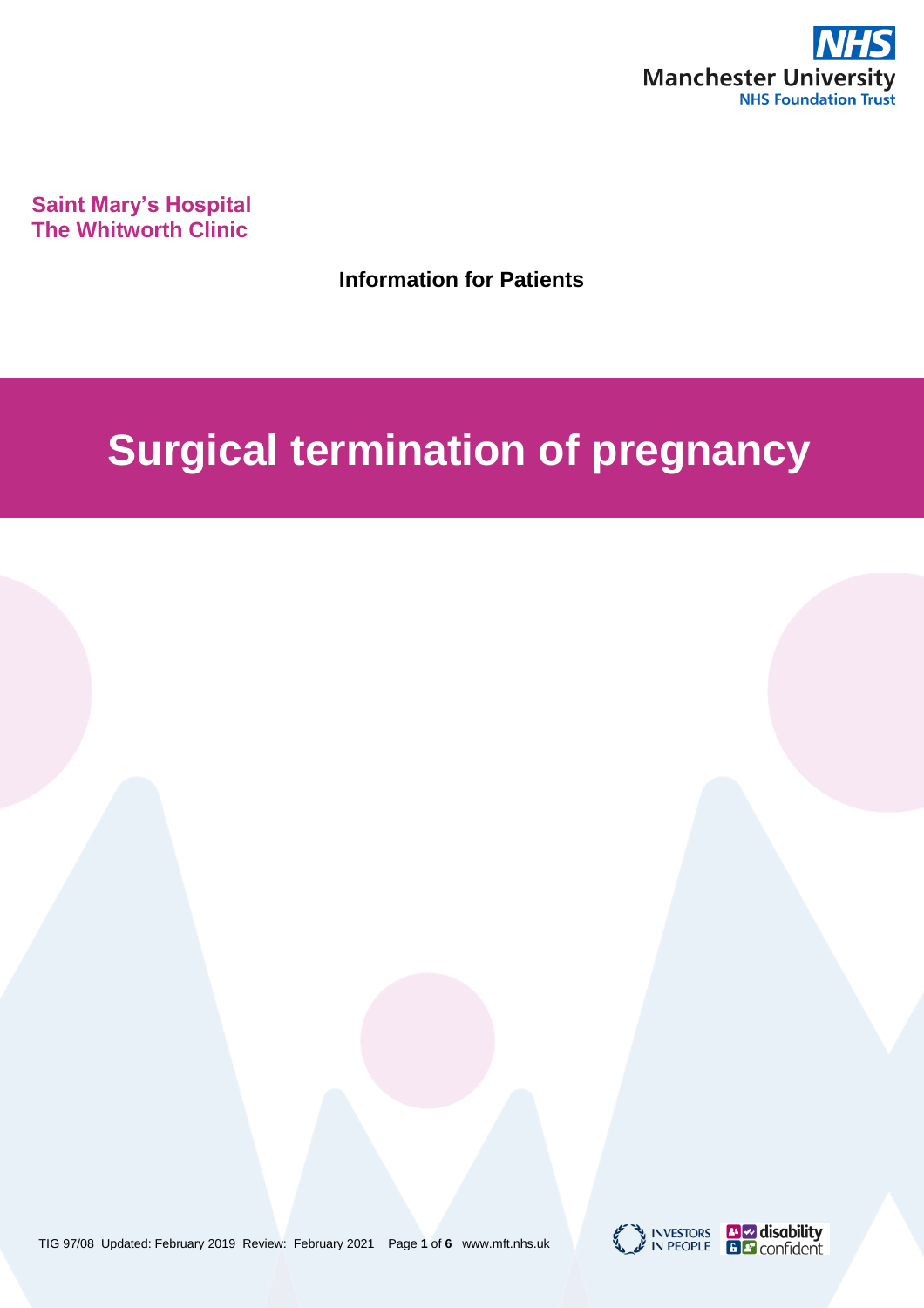

This leaflet aims to give you information regarding Surgical termination and help to answer any questions you may have.

It is intended only as a guide and there will be an opportunity for you to talk to your nurse and doctor about your care and treatment to help you through this time.

Our service is confidential; however, if we feel that you or another person may be at risk of harm, we may need to share information with other professionals. We would always discuss this with you.

Please let your nurse know if you do not want your GP to be contacted.

## **About surgical termination**

Surgical termination is a simple procedure where gentle suction is used to empty the uterus (womb). The operation is safe and suitable for most women, and is performed under a general anaesthetic (you will be put to sleep). It usually only requires you to be admitted to the ward for one day and is performed between 8 - 12 weeks of pregnancy. It is important that you tell the nurse or doctor if you have any medical conditions.

# **What are the risks of surgery?**

Minor complications occur in 1 - 2 cases in every 100. These include:

- Incomplete treatment.
- Post-operative infection.
- Nauseaand vomiting.
- Excessive bleeding.

Major complications are rare. They occur in an estimated 1 - 2 cases in every 1,000. They include:

- Damage to your cervix.
- Perforation of the womb.
- Bloodtransfusion.
- A serious allergic reaction to the anaesthetic.

Further surgery is usually required to treat any major complications.

## **Consent**

We must by law obtain your consent to any operation. Staff will explain the risks and benefits of the surgery. You will then be asked to sign a consent form. If you are unsure about any aspect of the treatment proposed, please do not hesitate to speak to a member of staff.

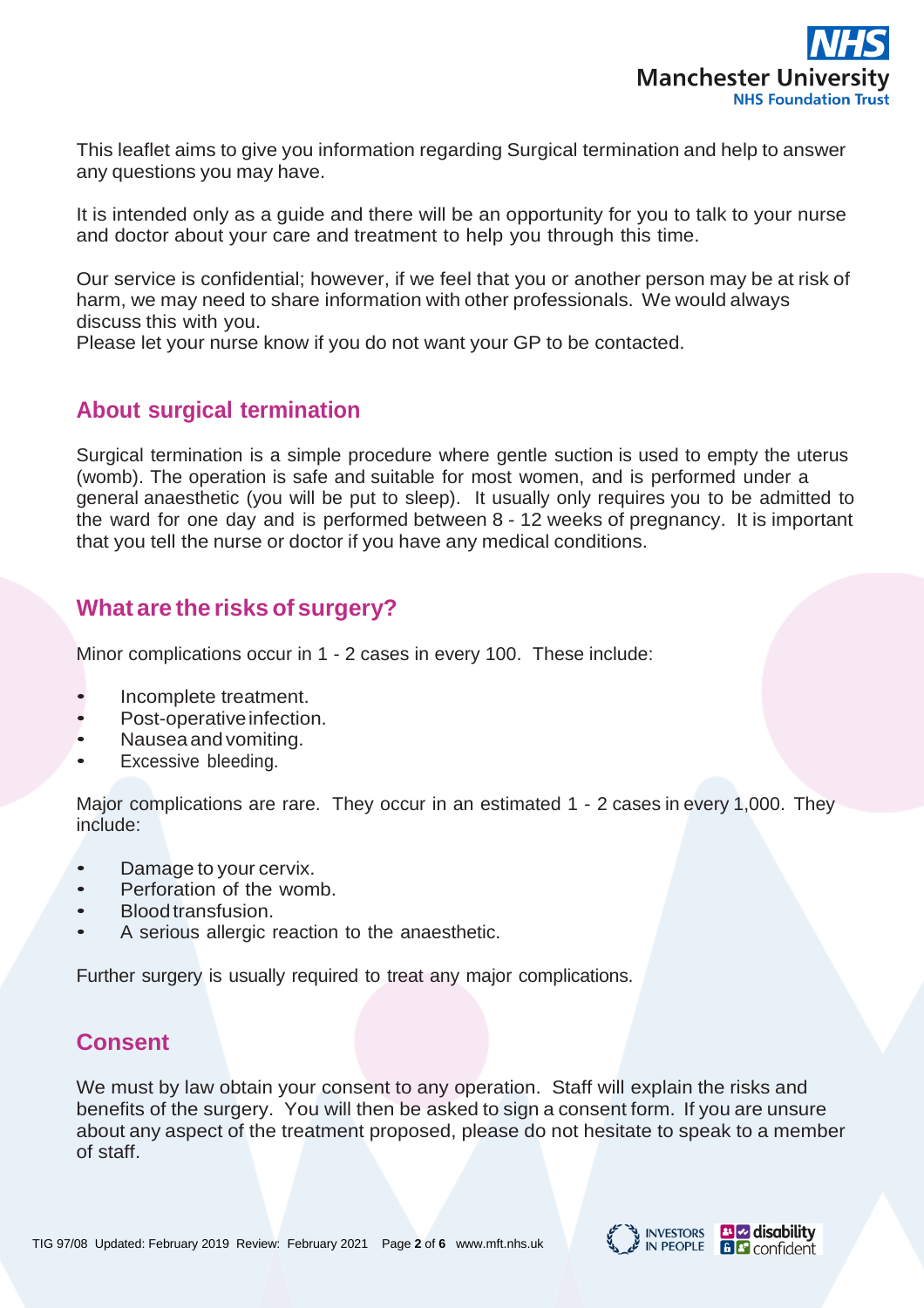

## **What preparation will I need?**

It is very important that you do not have anything to eat or drink for at least 6 hours before your operation. This includes sweets and chewing gum. You may be allowed water up to two hours before surgery – your nurse or doctor will confirm this with you.

You should have a bath or shower prior to the operation and remove any body piercings and nail varnish from fingers and toes. Valuables and jewellery should be left at home.

You will be asked to attend the Admissions Lounge or Gynaecology ward on the day of your surgery, where you will be prepared for surgery. You will be given a specific time to arrive and it is important that you arrive on time so that your operation is not delayed. You will be seen by a nurse, the doctor performing the operation and the anaesthetist (doctor who will administer the general anaesthetic).

Depending on your circumstances (for example, if you have not had a vaginal delivery before or your pregnancy is over 10 weeks) it may be necessary for you to have some tablets by mouth 2 - 3 hours before the operation. This is to prepare your cervix for the operation. In some women, this may cause period type pain, bleeding, headaches, dizziness, diarrhoea or a skin rash. Please inform your nurse if any of these occur.

You will be required to wear a theatre gown, some anti-embolus socks ('flight socks' – to prevent blood clots in your legs), and disposable underwear.

When it is time, you will be escorted to theatre and put to sleep with a general anaesthetic. A member of the theatre team will be with you at all times. A friend or relative may sit with you in the theatre waiting area until you go into the main theatre. Please note this may not always be possible and you would need to speak to your nurse beforehand regarding this.

Following your surgery, you will wake up in the theatre recovery area and will stay here for a short period of time before returning to the ward.

Once returned to the ward, we will ask you to rest and you will be monitored over the next couple of hours.

You may have some period type pain which your nurse can give you pain relief medication for, and you may have a heavy period-type blood loss, sometimes with clots. Some women feel nauseous or vomit following a general anaesthetic. Your nurse can give you medication to help with this.

Respectful disposal of your pregnancy remains will be undertaken by communal cremation as per local protocols. Please ask staff if you require information regarding this or wish to discuss in more detail.

TIG 97/08 Updated: February 2019 Review: February 2021 Page **3** of **6** www.mft.nhs.uk



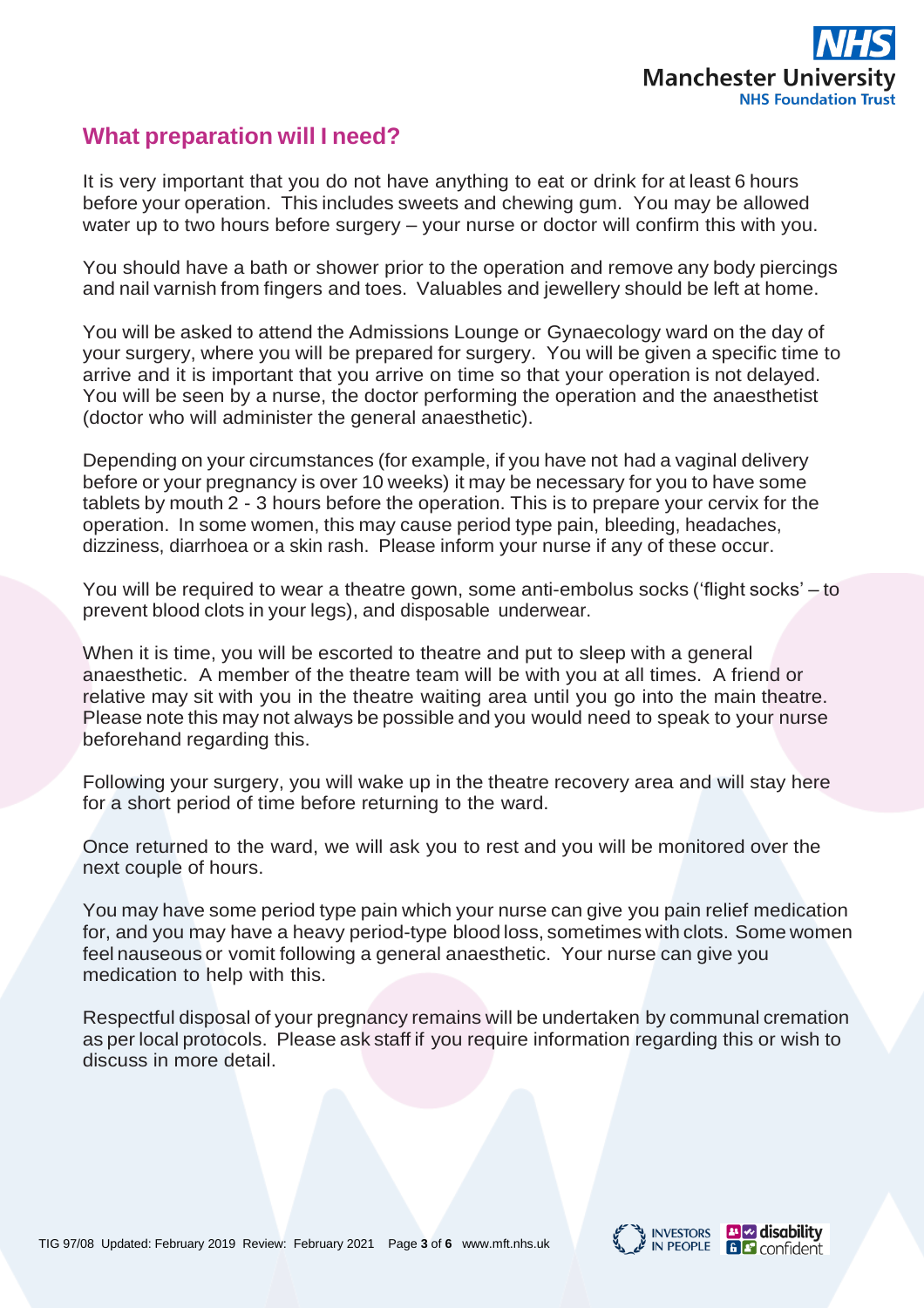

## **What arrangements should I make for going home?**

The operation is usually performed as a day case, so you should make arrangements for someone to pick you up from hospital and stay with you overnight.

You will be discharged home, once you have had something to eat and drink, passed urine and are able to walk around the ward area without feeling sick or dizzy. Your nurse will check that your bleeding is not too heavy and any pain is well controlled.

For 24 hours after the anaesthetic you must not:

- Drive a vehicle.
- Drink alcohol.
- Make important decisions (such as signing any legal documents).
- Use hazardous machinery.
- Engage in sport, strenuous exercise, heavy work or lifting.

## **Contraception**

You can get pregnant straight away! You must use a reliable method of contraception before you have sex again. If you haven't already decided, we can help you choose the method that is best for you.

# **What can I expect at home following treatment?**

#### **Bleeding**

You may experience vaginal bleeding similar to a period for up to 10 days after surgery. Whilst you are bleeding the cervix may be open, and there is a risk of infection. To reduce this risk, we advise that until the bleeding has stopped you **avoid** having sex, **do not** use tampons and **do not** undertake water sports. During this time, you are however, advised to shower or bath daily.

#### **Pain**

Some abdominal pain or tenderness may be experienced for up to 48 hours after surgery. You may take simple pain relieving medication such as paracetamol or ibuprofen based products, but always read the label/instructions before taking them. A hot water bottle may be helpful to ease any period type cramps.

#### **It is important to contact the clinic, the Emergency Gynaecology Unit or your GP if you have continuousbleeding,heavybleeding,passingclots,havepain or a smelly discharge.**

It is important to ensure the procedure is complete and these symptoms are not signs of an infection developing or that some of the pregnancy tissue has been retained. Options to resolve either of these complications will be discussed with you as necessary.

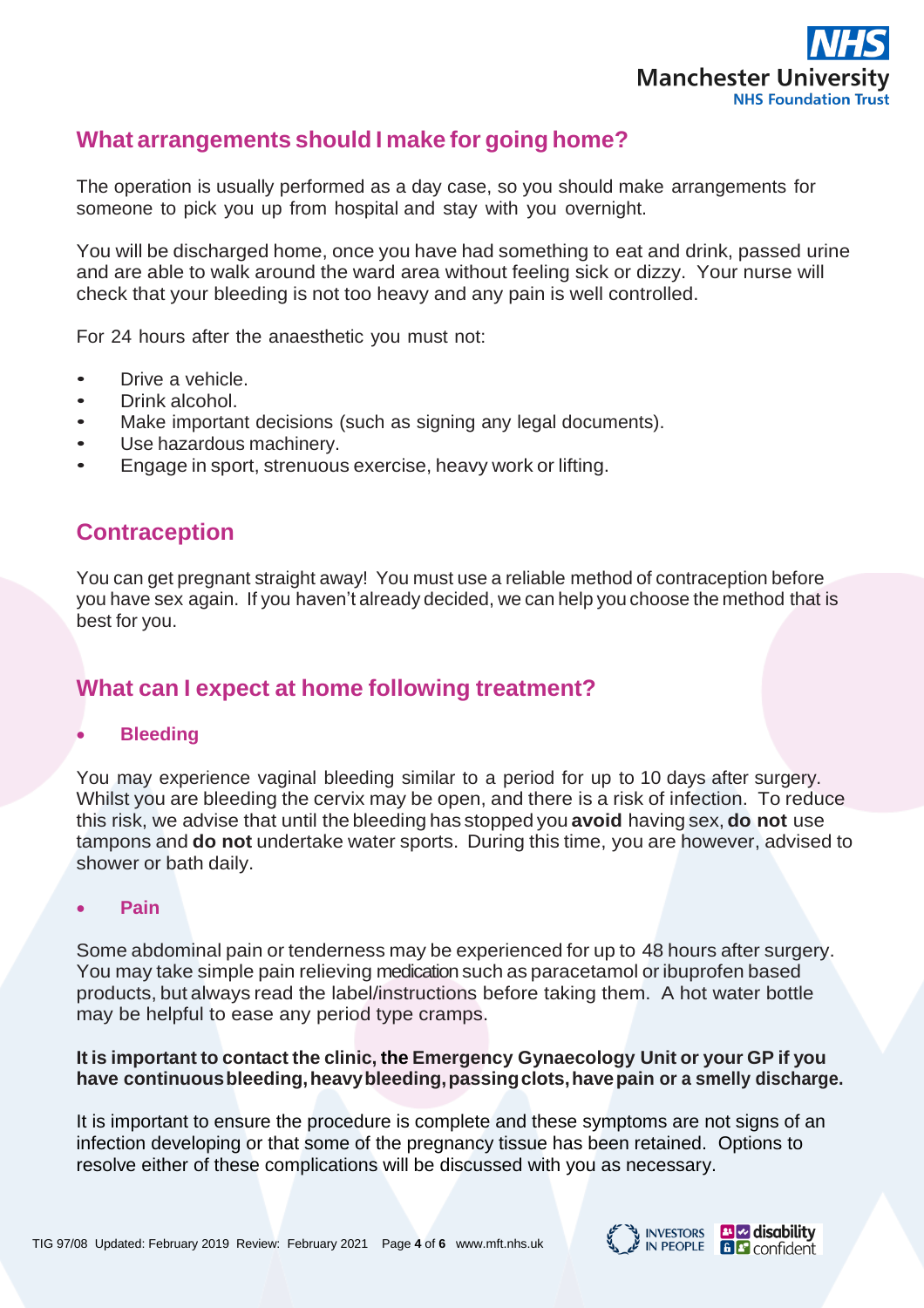

**Rest**

You may feel tired for 1–2 days after surgery. Rest as necessary and resume normal activities as you feel able. We advise you take 1–2 days off work. You should not drive or operate machinery for at least 24 hours.

**Sex**

You may resume having sex when the bleeding has stopped (to help prevent infection), you feel ready in yourself and have adequate reliable contraception.

## **When can I expect a period?**

Every woman is different, however sometime in the next 3-8 weeks is considered usual following an operation.

Often this first period may be heavier or lighter than normal, but should return to normal within 2 - 3 months.

This may be dependent on your chosen method of contraception.

## **Will I need a follow-up appointment?**

We do not routinely offer a follow up appointment, however if you are experiencing any problems, please do not hesitate to contact us.

It is important to contact the clinic, the Emergency Gynaecology Unit or your GP if you have continuous bleeding, heavy bleeding, passing clots, have pain or a smelly discharge.

## **Emotions**

It is normal to feel a range of emotions after a termination. We are all different and react and recover in different ways – there is no right or wrong way. You may feel, for example: relieved, sad, numb, confused or angry. It is common to feel 'up and down' for a while.

If you need to talk to someone or have any questions or worries, please contact us at the Whitworth Clinic.